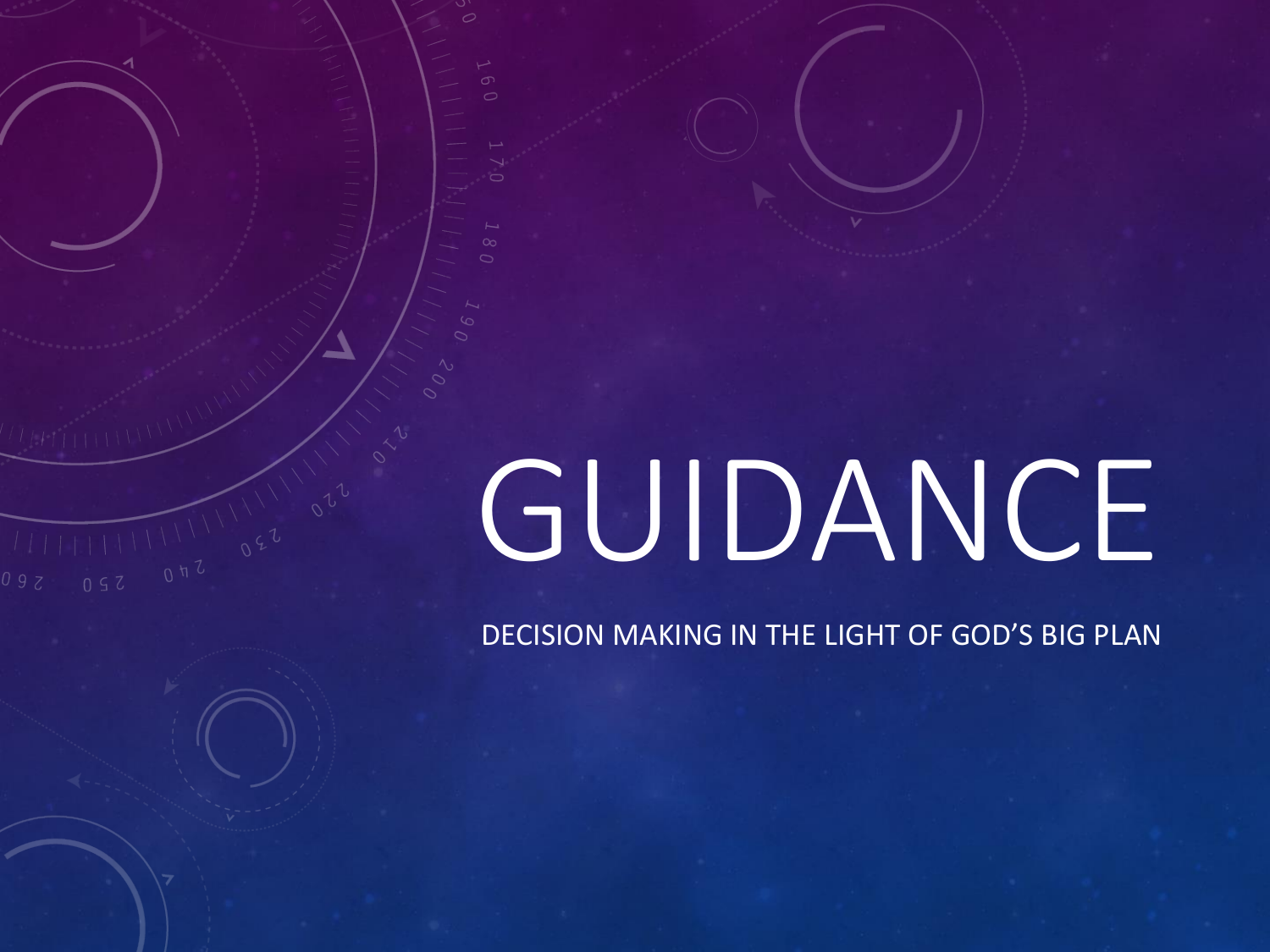## Guidance and the voice of God

- There is no promise of finding God's voice outside of the Bible and no command to seek God's voice outside of the Bible
- The Bible is the only light in the darkness (2 Peter 1:19)
- The guidance that the Bible gives is moral not specific (Psalm 25:4-5; 32:8-9; 119:105; Isaiah 30:20-21; Deut. 5:32-33; James 1:5; 3:17)
- We are guided by the commands, desires and plan of God as revealed in the Bible (Ephesians 4-5; 1 Thess. 4:3; 5:16-18; Ephesians 1)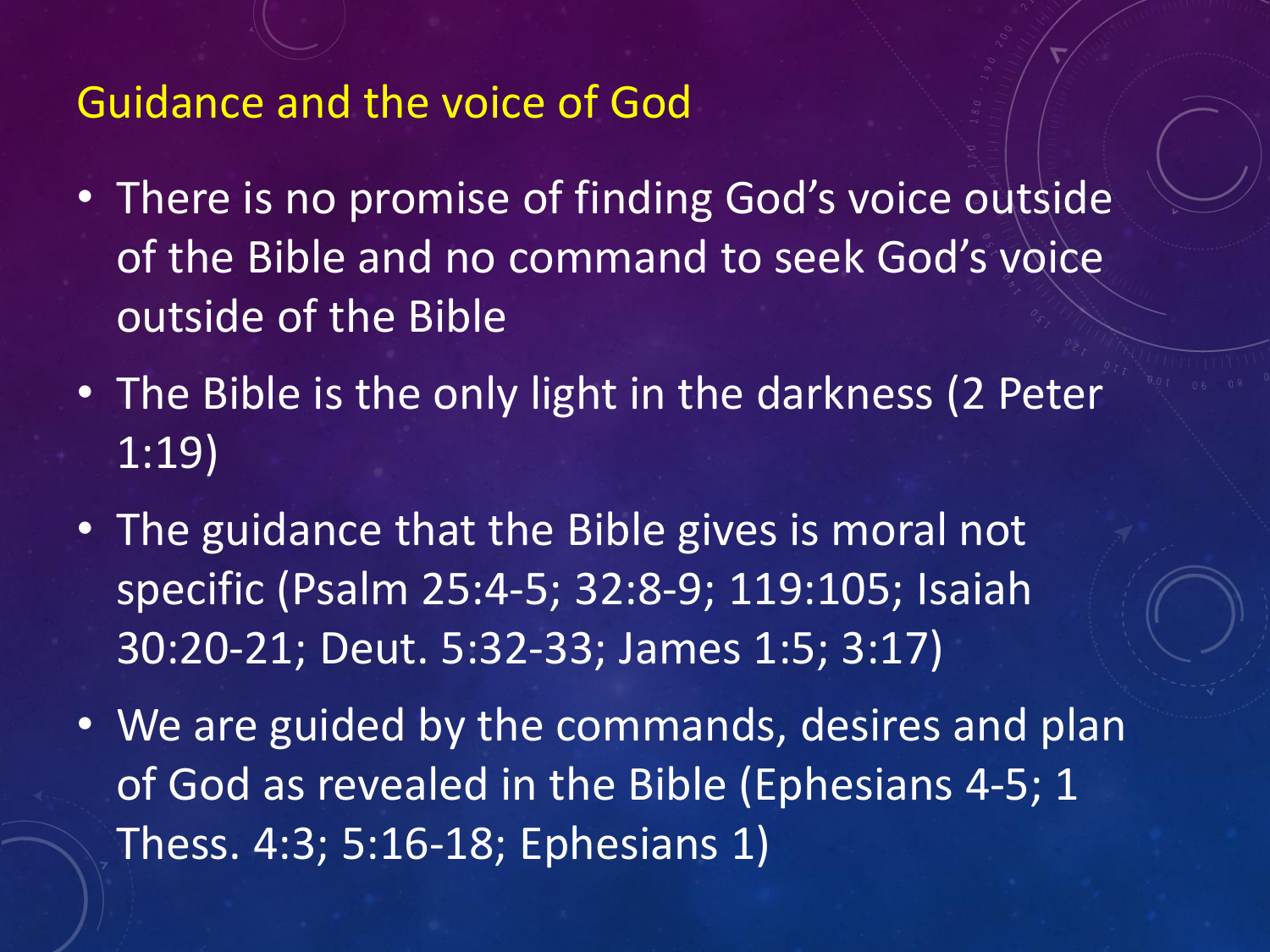Wisdom and making decisions

- Fear of the LORD (Prov. 1:7)
- Following the Lord (Luke 6:46; Mark 8:34; John 13:34; Matt. 28:19-20)
- Freedom Matt. 11:28-29; 1 Cor. 7:39
- Forward the Gospel (Phil. 1:12)
- Flexible Acts 16
- Find needs (Luke 10:25-37; Romans 10:14)
- Friends Prov.  $15:22$  who are wise (Prov. 1:7)
- Family seek a good local church